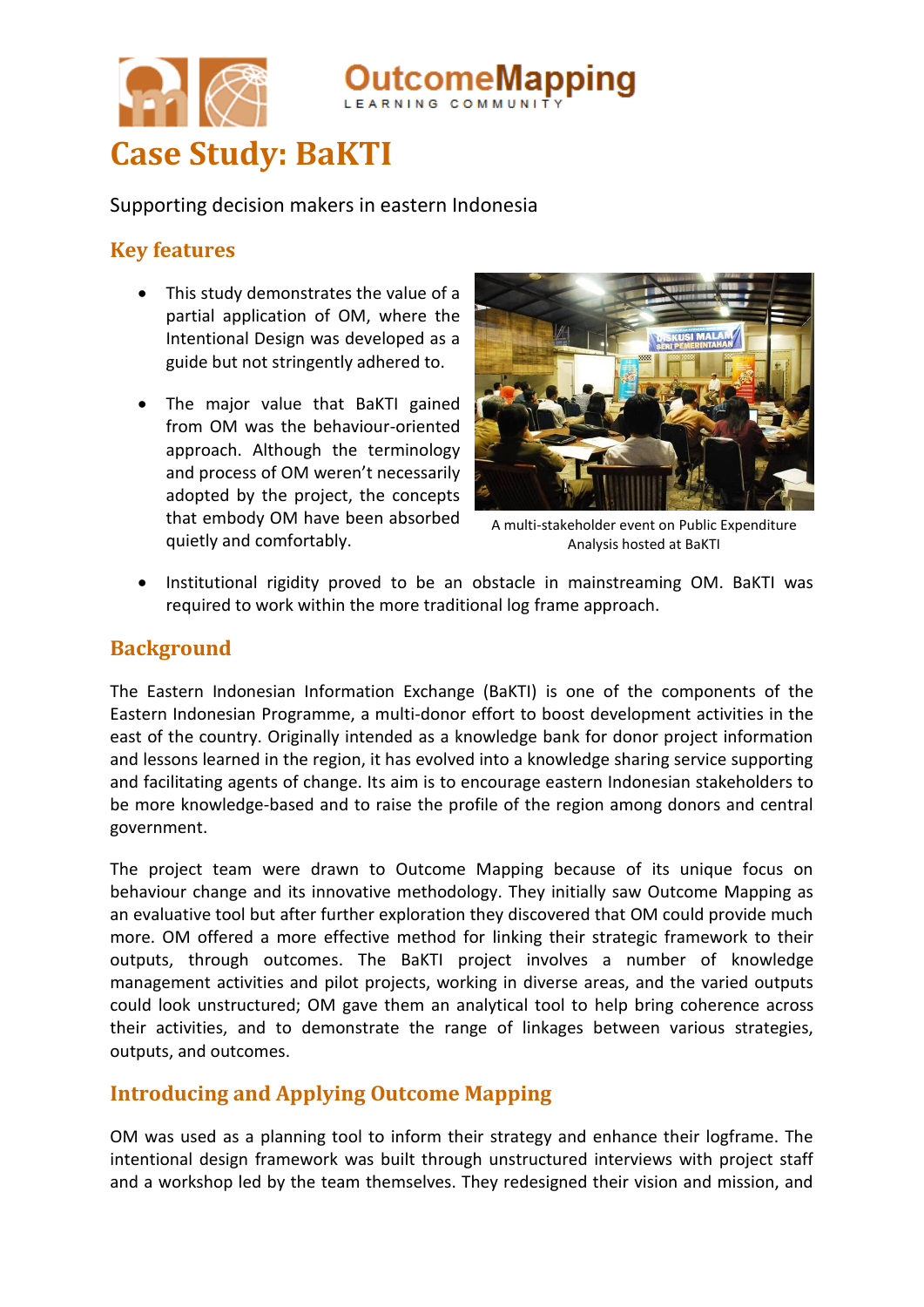

# eMapping

identified and grouped their boundary partners around common rationalities, this helped them plan and orient their activities and strategies.

One of the biggest challenges that BaKTI faced was the inability of its funding partner (Decentralization Support Facility or DSF) to modify its strategic approach. DSF required that all reporting be

The funding partner was unable to modify its methodology and required that all reporting be prepared against the existing logframe rather than the OM framework.

prepared against the previously agreed logframe rather than the OM framework. The fact that OM hadn't been used by BaKTI or DSF previously worked against them.

Another challenge was the lack of 'socialisation' of the methodology. It proved to be difficult for people to become comfortable with OM. The methodology demands a certain mind-shift and learning new concepts and terminology which is difficult to instil when there is a



resistance to change. The language barrier proved a particular challenge. They found that language was being used very loosely with no common definitions which caused confusion and lack of cohesion. But from a positive point of view, they found that the language barrier actually forced a high level of clarity in language and helped staff to understand the various terms that M&E introduces, for example the difference between output, outcome and impact.

It was felt that a formal training workshop for the project team would have made the process much easier, putting everyone on the same level and ensuring a common understanding of the terms and the process.

#### **Concluding remarks**

OM helped staff to focus on the qualitative outcomes they were aiming for, rather than logframe outputs and goals. They found that Outcome Mapping emphasised the need to relate activities and outcomes to strategic direction and that it required sensitivity to contextual issues, giving equal weight to the culture of the beneficiaries as to that of the donors. The actor-centred approach to development that embodies OM was seen as a risky

way of working but actually they found that OM helped to mitigate and justify the risks.

They also found that OM encouraged people to think laterally about the process of development, and gave space for people to critically reflect on their approach. This was seen by some as too cerebral but others appreciated the recognition of complexity. In the They have seen a shift in behaviour among their staff; people are starting to look dayto-day at how they are doing in relation to their outcomes rather than waiting for milestones